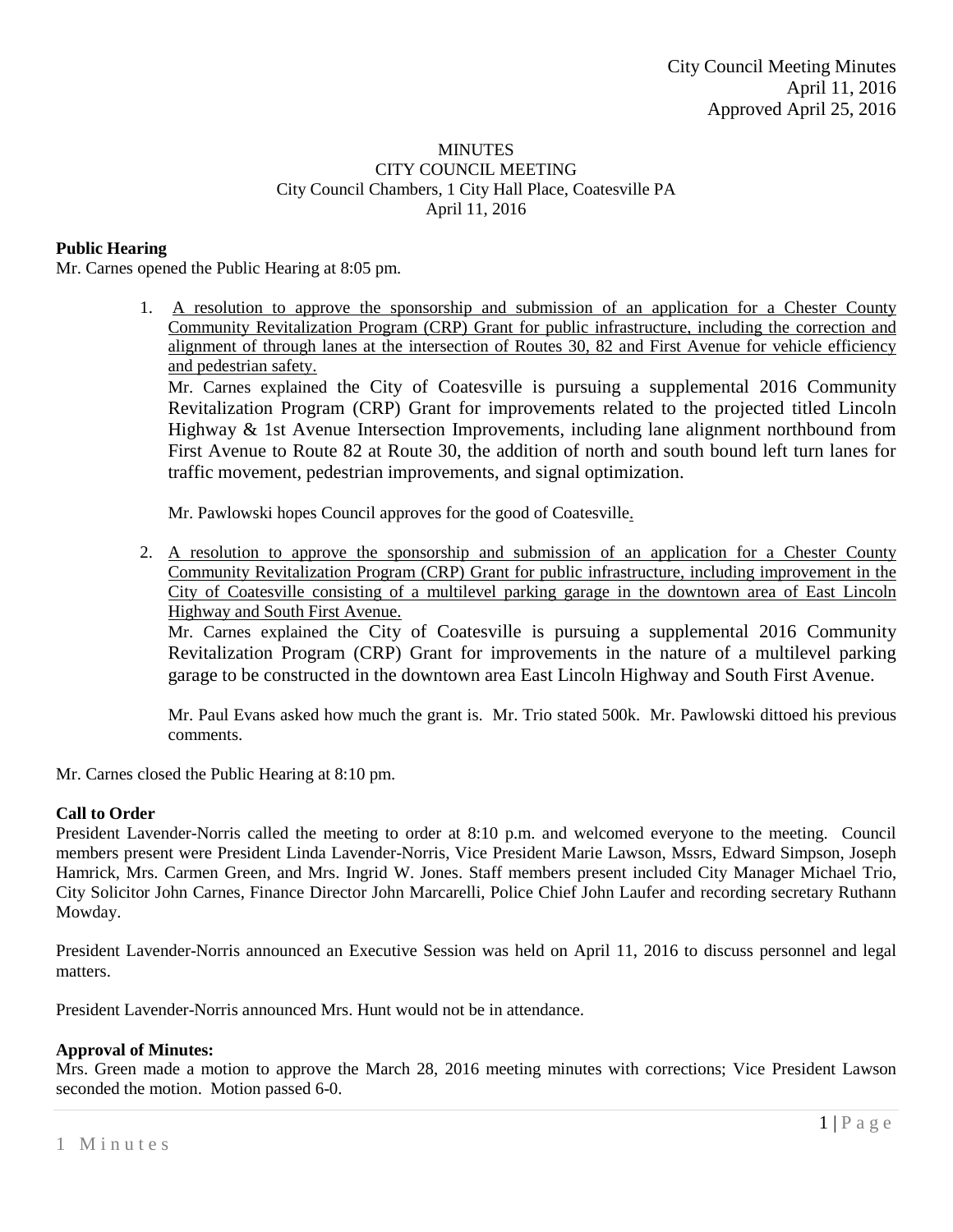## **Approval of Accounts Payable**

Vice President Lawson made a motion to approve the accounts payables; Mr. Simpson seconded the motion. Motion passed 6-0.

## **Additions, Deletions or Modifications to the Agenda**

Vice President Lawson made a motion to add Action Item 9) RDA Auditor recommendation; 10) Standstill agreement with ZF Energy; and 11) Ordinance on amnesty for solid waste trash fee penalties; Mr. Simpson seconded the motion. Motion passed 6-0.

## **Presentations**

- 1. Certificate of Recognition Lucas Roger Council unanimously agreed to table the certificate of recognition until the next meeting.
- 2. Public Financial Management, Inc. by Jamie Schlesinger.

Mr. Schlesinger announce Public Financial Management, INC (PFM) is nation's number one ranked independent Financial Advisor. The independent financial advisor represents the issuer's best interest throughout the entire process of any debt issuance. PFM currently serves as financial advisor for 13 School Districts on Chester County.

During the engagement, as the City's fiduciary, PFM will provide the following main services, among others, related to the issuance of debt**:**

- Present and develop various new money financing methods and structures to best fit within the City's existing debt structure as well as meeting future capital needs and other City benchmarks including evaluating the pros and cons of a bond issue or a bankloan
- Develop <sup>a</sup> financing plan in concert with City staff which would include recommendations as to the timing and number of series of bonds or bank loans to be issued.
- Monitor the Municipality's existing debt for any potential refinancingopportunities.
- Review the terms, conditions and structure of any proposed debt offering undertaken by the City and provide suggestions, modifications and enhancements where appropriate and necessary to reflect the constraints or current financial policy and fiscal capability.
- Advise the City on the condition of the bond or bank loan market at the time of sale; including volume, timing considerations, competing offerings, and general economicconsiderations.
- Assist the City with respect to presentations to any credit rating agencies and bond insurance companies, including providing additional analysis related to any future debt needs of theCity.
- Assist and advise the City in negotiations with investment banking groups during the pricing of any bond issuance or commercial lenders in the pricing of a bankloan.
- Assist the Bond Counsel with the preparation of settlement of the Bonds or Notes, including the collection and organization of all relevant invoices for financing costs associated with any potential bond issuance

### **Citizens' Hearings –** *Regular Action Items Only* **(3 Minutes)**

Paul Evans

Mr. Evans

Mr. Evans inquired about removing the guard shack located on the flats and the GO Carlson building across the street.

Mrs. Green made a motion to close citizens' hearings on regular agenda items only; Mr. Simpson seconded the motion. Motion passed 6-0.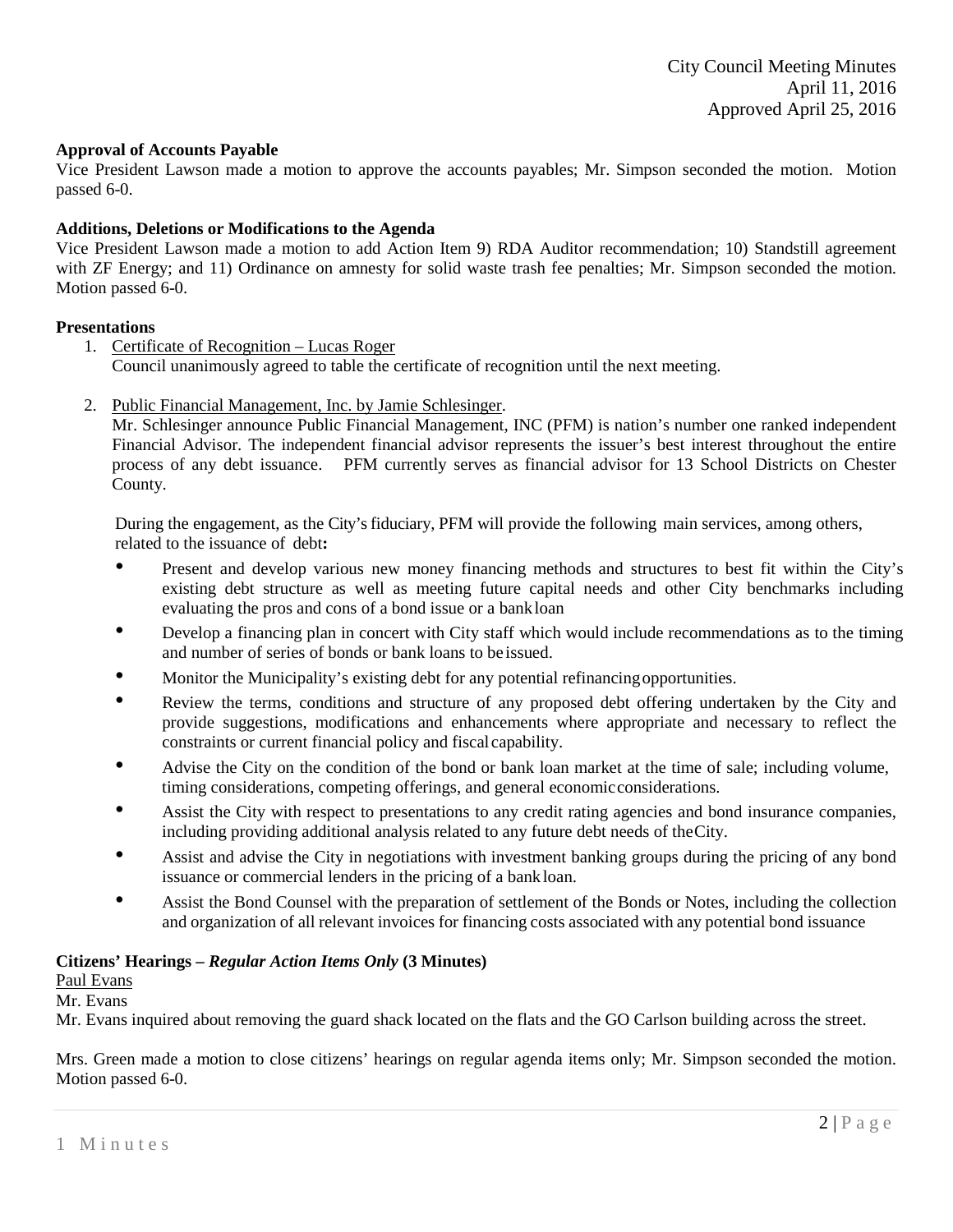Vice President Lawson suggested advertising to let people know the street sweeper will be up and running in June.

# **Regular Action Items**

- 1. Receive and consider proposal from PFM to serve as Financial advisor for the Capital Financing projects (Johnsons Controls and City Hall renovations) Vice President Lawson made a motion to approve the proposal from PFM to serve as Financial Advisor for the Capital Financing Projects (Johnson Controls and City Hall Renovations); Mr. Hamrick seconded the motion. Motion passed 6-0.
- 2. Receive and consider Bond/Note Counsel for the Capital Financing projects (Johnsons Controls and City Hall renovations) Vice President Lawson made a motion to approve Bond/Note Counsel for the Capital Financing projects

(Johnsons Controls and City Hall renovations); Mr. Hamrick seconded the motion. Motion passed 6-0.

- 3. Receive and consider Notice to Proceed to Johnson Controls Vice President Lawson made a motion to approve the Notice to Proceed with Johnson Controls; Mr. Simpson seconded the motion. Motion passed 6-0.
- 4. Receive and consider Second Reading and adoption an Ordinance authorizing the City of Coatesville (the "City") to enter into a "bank qualified" lease agreement with Manufacturers and Traders Trust Company (M&T Bank) for purposes of acquiring two police vehicles (2016 Ford Interceptor and 2016 Ford Expedition EL) and a Street Sweeper (2016 Johnston VT-651 DS Vacuum Street Sweeper) pursuant to COSTAR contracts and incurring lease obligations (not in excess of \$89,993.17 (for the police vehicles) and \$270,668.75 (for the street sweeper) to be evidenced by two (2) lease purchase agreements with Manufacturers and Traders Trust Company (the "lessor") to which the City will pay to lessor the rental payments for the purpose of providing the said equipment for the City; authorizing the execution and delivery of such lease purchase agreements; setting forth the amounts of the rental payments to be made thereunder and covenanting to pay such amounts from current revenues, subject to annual appropriation; authorizing and directing the taking of necessary or appropriate actions including execution and delivery of requisite documents in connection with lease purchase agreements; and taking related actions.

Vice President Lawson made a motion to approve Second Reading and adoption an Ordinance authorizing the City of Coatesville (the "City") to enter into a "bank qualified" lease agreement with Manufacturers and Traders Trust Company (M&T Bank) for purposes of acquiring two police vehicles (2016 Ford Interceptor and 2016 Ford Expedition EL) and a Street Sweeper (2016 Johnston VT-651 DS Vacuum Street Sweeper) pursuant to COSTAR contracts and incurring lease obligations (not in excess of \$89,993.17 (for the police vehicles) and \$270,668.75 (for the street sweeper) to be evidenced by two (2) lease purchase agreements with Manufacturers and Traders Trust Company (the "lessor") to which the City will pay to lessor the rental payments for the purpose of providing the said equipment for the City; authorizing the execution and delivery of such lease purchase agreements; setting forth the amounts of the rental payments to be made thereunder and covenanting to pay such amounts from current revenues, subject to annual appropriation; authorizing and directing the taking of necessary or appropriate actions including execution and delivery of requisite documents in connection with lease purchase agreements; and taking related actions; Mr. Simpson seconded the motion. Motion passed 6-0.

5. Receive and consider Resolution supporting the filing of a grant application with the Chester County Department of Community Development, for the 2016 Chester County Revitalization Program Grant funds, for improvements in the City of Coatesville consisting of the correction and alignment of through lanes at the intersection of Routes 30, 82, and First Avenue for vehicles efficiency and pedestrian safety.

Vice President Lawson made a motion to approve a Resolution supporting the filing of a grant application with the Chester County Department of Community Development, for the 2016 Chester County Revitalization Program Grant funds, for improvements in the City of Coatesville consisting of the correction and alignment of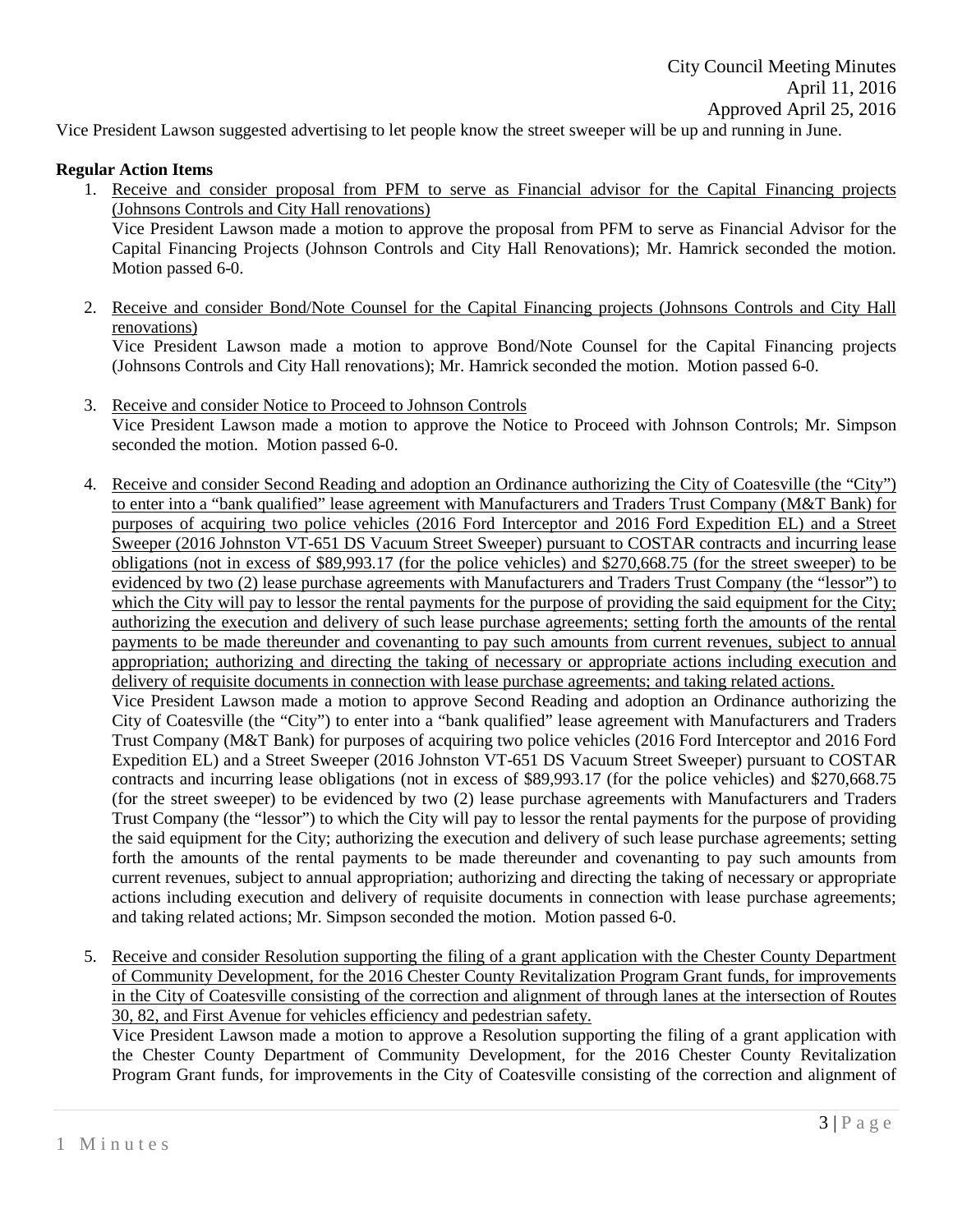through lanes at the intersection of Routes 30, 82, and First Avenue for vehicles efficiency and pedestrian safety; Mr. Simpson seconded the motion. Motion passed 6-0.

6. Receive and consider a Resolution supporting the filing of a grant application with the Chester County Department of Community Development, for the 2016 Chester County Revitalization Program Grant funds, for improvements in the City of Coatesville consisting of a multi-level parking garage in the downtown area of East Lincoln Highway and South First Avenue

Mr. Hamrick made a motion to approve a Resolution supporting the filing of a grant application with the Chester County Department of Community Development for the 2016 Chester County Revitalization Program Grant funds, for improvements in the City of Coatesville consisting of a multi-level parking garage in the downtown area of East Lincoln Highway and South First Avenue; Vice President Lawson seconded the motion. Motion passed 6-0.

- 7. Receive and consider a Resolution of the City Council of the City of Coatesville accepting bids for the farming of the Conti Tract pursuant to a one year lease, authorizing the award of a lease to the highest responsible bidder and authorizing the City Manager to execute the appropriate lease and any related necessary documents. Vice President Lawson made a motion to approve a Resolution of the City of Coatesville accepting bids for the farming of the Conti Tract pursuant to a one year lease, authorizing the award of a lease to the highest responsible bidder and authorizing the City Manager to execute the appropriate lease and any related necessary documents to Smokers Farms LLC for the amount of \$9,200.00; Mr. Simpson seconded the motion. Motion passed 6-0.
- 8. Receive and consider Gailey Murray Communications Vice President Lawson made a motion to approve Gailey Murray Communications; Mrs. Jones seconded the motion. Motion failed 2-4. Mr. Hamrick, Mr. Simpson, Vice President Lawson and President Lavender-Norris were the dissenting votes.
- 9. Receive and consider RDA Audit recommendations Vice President Lawson made a motion to approve the deferment of the interest on the note payable for the year 2016 per the RDA Auditor recommendation in order to finalize the 2015 Redevelopment Authority audit; Mr. Simpson seconded the motion. Motion passed 6-0.
- 10. Receive and consider Standstill Agreement Mr. Simpson made a motion to approve the Standstill Agreement with ZF Energy for site control of the landfill property; Vice President Lawson seconded the motion. Motion passed 6-0.
- 11. Receive and consider Amnesty on Solid Waste delinquency penalty fees Vice President Lawson made a motion to approve the First Reading an Ordinance approving a one-time only amnesty program for City of Coatesville property owners for delinquent 2014 and prior trash fees if paid in full between June 1, 2016 and July 30, 2016; Mr. Simpson seconded the motion. Motion passed 6-0.

# **Discussion Item**

1. Discuss Chapter 82- Vacant Property

Vice President Lawson questioned the current Chapter 82 Vacant Properties regulations. There needs to be changes or enforcement. Mr. Trio explained BIU is currently working on a list of the vacant properties in the City and their status.

2. Discuss guard shack on the Flats No discussion was done at this time. (Discussed earlier in the evening)

# **Solicitors Report**

Mr. Carnes stated he: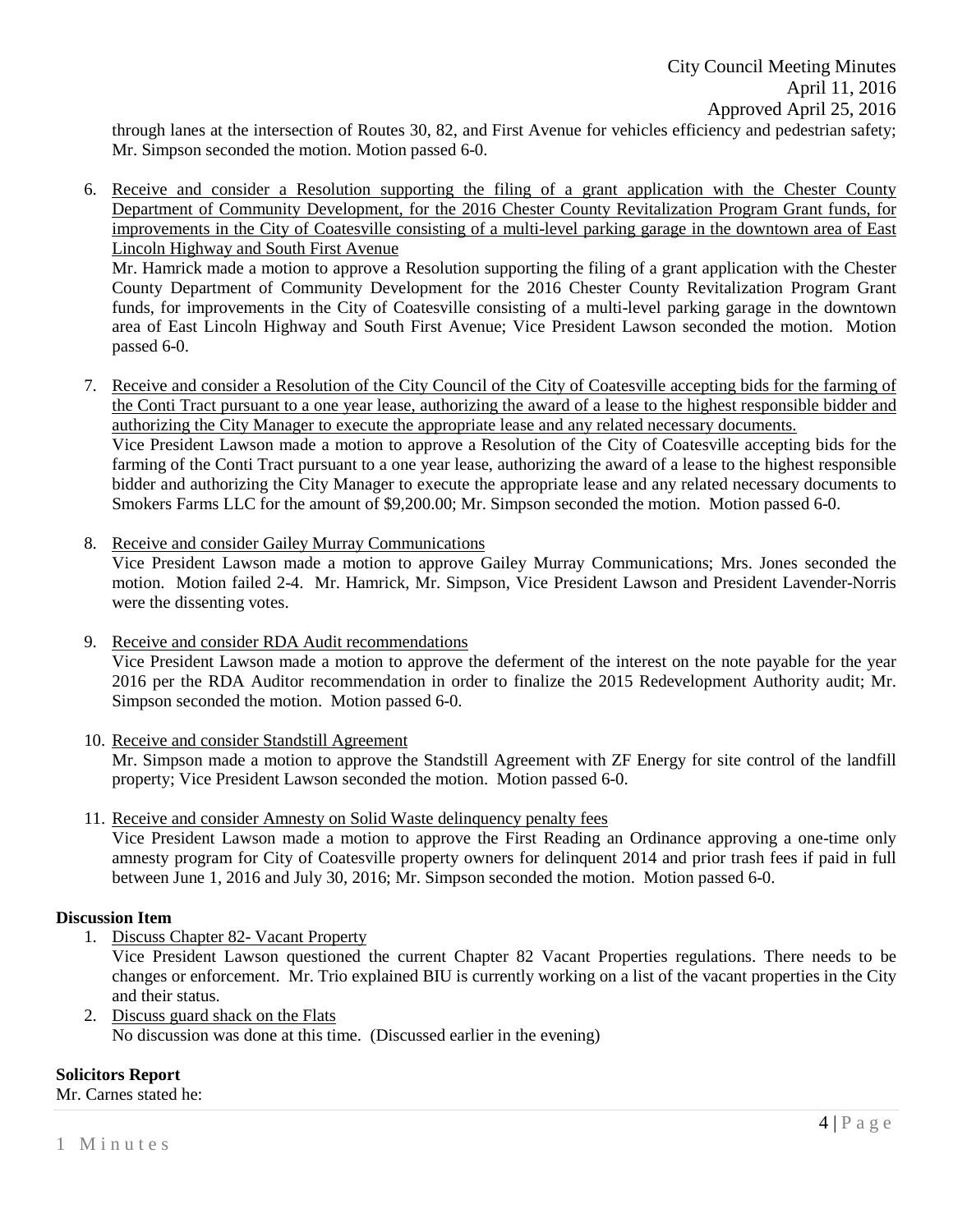- Advertised ordinance for the second reading to borrow lease purchase the acquisition of two police vehicles and a street sweeper.
- Advertised resolutions for the CRP loan supplements to assist with one the city garage and to the city improvements at the intersection of First Avenue and Lincoln Highway.
- Worked with the DEPG's proposed zoning ordinance amendment which will be before the city planning commission.
- Worked on county lease with the city for the District Court within the expanded City Hall and the start date of May 1, 2017 is being reviewed
- Worked on various matters involving litigation and assisted the city and its interpretation of codes rules and regulations.

# **City Manager's Report**

Mr. Trio announced he:

- Would like to meet with Vice President Lawson regarding the social media and the PR Firm.
- The lease plans for City Hall and District Court are close to signing
- Washington Hose Company has agreed to extend their lease for one year
- Cedarville engineering issued RFP on the splash pad
- Hold weekly meetings with DEPG, City Engineer and Legal Counsel

# **Citizens' Hearings –** *Non-Agenda Items Only* **(3 Minutes)**

# Roberta Constantine

Ms. Constantine announced that fresh2you mobile market will be back on the road in 2016, bringing fresh produce, healthy food staples, and nutrition education directly to the underserved communities throughout Chester County. Fresh2you places a priority on sourcing fresh high-quality fees from local farmers and producers. Ms. Constantine stated that fresh2you market seeks permission to park the Chester County food banks Fresh2you mobile market truck in front of 501 East Lincoln Hwy. or along Fifth Avenue. Counsel suggested Ms. Constantine meet with the city manager.

# Fran Scamuffa

Ms. Scamuffa asked who she could contact regarding Chapter 82 vacant property. She feels there's disconnect within the vacant property committee. Vice President Lawson explained the Codes Director previously ran the committee, planning commission and RDA each have a member and 1 resident. She suggested Ms. Scamuffa meet with the city manager.

### Paul Evans

Mr. Evans inquired about the solid waste billing. He stated there is disconnect between the city's records and Mr. Whitten's records. The City needs to correct their files.

### Ron Suber

Mr. Suber voiced his concerns on the delinquent trash fees. The city did not have records for anything, so how could they send bills out.

### Romulus Jones

Mr. Jones voiced concerns on the negative comments being made regarding the delinquent trash billing. He explained the billing has had a positive effect on the city's records. Residents who thought their trash bills were being paid by their mortgage company, are now aware they are not and are paying their delinquent bills. He has been working on all issues that have been brought before him regarding the delinquent trash. As an issue has been resolved, the correct information is being updated in the city's records.

Vice President Lawson made a motion to close citizens' hearing on non-agenda items only; Mr. Simpson seconded the motion. Motion passed 6-0.